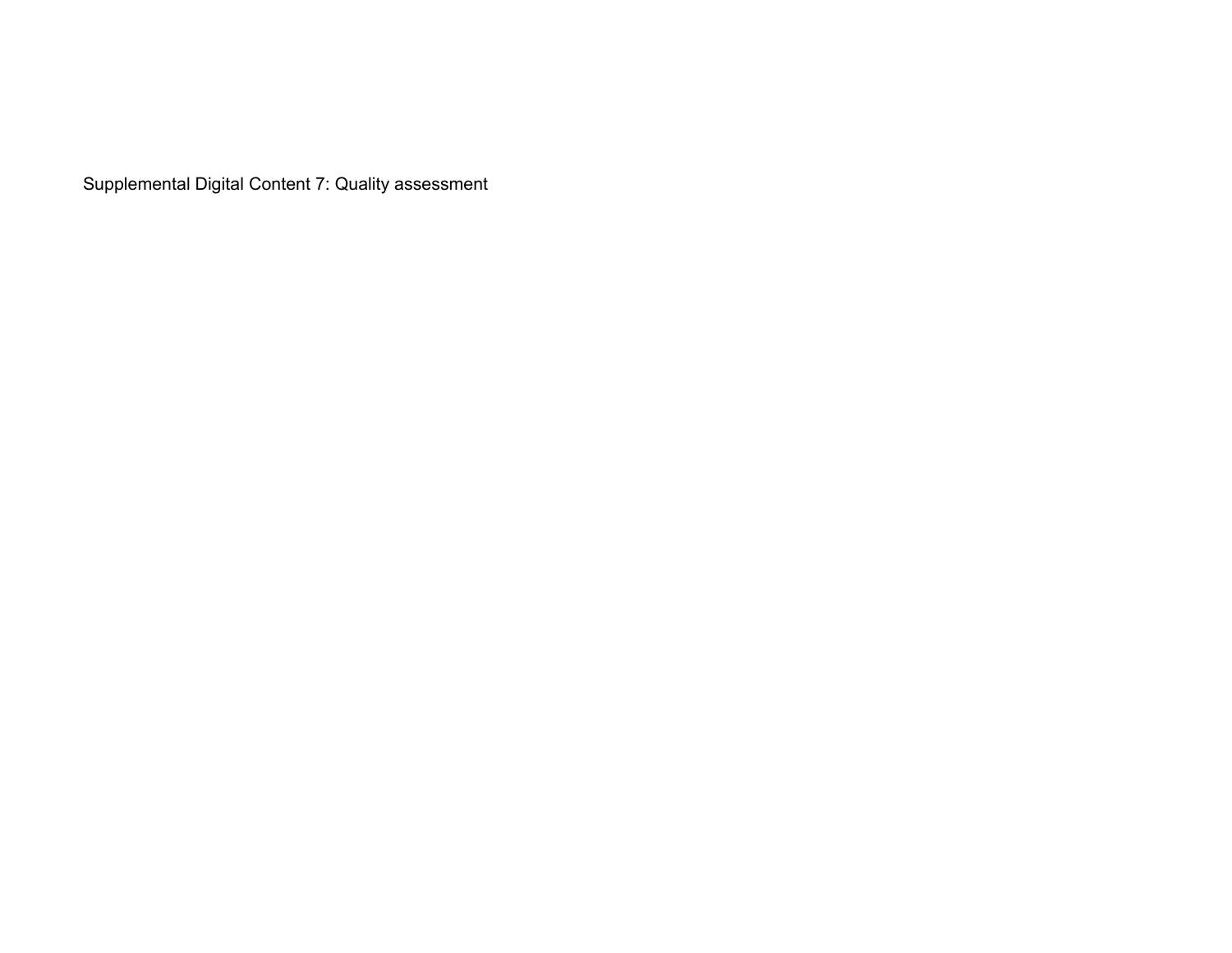| Authors             | <b>Yr</b>  | In./<br>ex. | Meth.        | Attr.     | <b>OoM</b>       | Out-<br>come<br><b>T1&amp;T2</b> | Stand.<br>dependent | Stand.<br>inde-<br>pendent | Control<br>tech-<br>niques | Construct<br>definition<br>outcome | Construct<br>definition<br>family | Respon-<br>der rate      | Represent<br>ativeness | Imputed<br>missing<br>data | Perspecti<br>ve |
|---------------------|------------|-------------|--------------|-----------|------------------|----------------------------------|---------------------|----------------------------|----------------------------|------------------------------------|-----------------------------------|--------------------------|------------------------|----------------------------|-----------------|
| Boons et<br>al.     | 2012 Yes   |             | Cross        | Yes       | Concur.          |                                  | Yes                 | No                         | <b>No</b>                  | Replicable                         | Vague<br>definition               | l No                     | <b>No</b>              | <b>No</b>                  | Retro.          |
| Boons et<br>al.     | 2013 Yes   |             | <b>Cross</b> | Yes       | Concur.          |                                  | Yes                 | No                         | <b>No</b>                  | Replicable                         | Replicable                        | <b>No</b>                | <b>No</b>              | <b>No</b>                  | Pro.            |
| Ceh et al.          | 2013       | Yes         | Cross        | <b>No</b> | Concur.          |                                  | Yes                 | N <sub>o</sub>             | <b>No</b>                  | Replicable                         | Replicable                        | Yes                      | <b>No</b>              | <b>No</b>                  | Pro.            |
| Chen et al.         | $2015$ Yes |             | <b>Cross</b> | Yes       | Concur.          |                                  | Yes                 | Yes                        | <b>No</b>                  | Replicable                         | Replicable                        | <b>No</b>                | <b>No</b>              | <b>No</b>                  | Pro.            |
| Cruz et al.         | $2013$ Yes |             | Long         | Yes       | Concur.<br>&Post | All                              | Yes                 | Yes                        | <b>No</b>                  | Replicable                         | Replicable                        | $\overline{\mathsf{No}}$ | <b>Yes low</b>         | Yes                        | Pro.            |
| Cuda et al.         | 2014       | Yes         | Cross        | <b>No</b> | Concur.          |                                  | Yes                 | Yes                        | <b>No</b>                  | Replicable                         | Replicable                        | <b>No</b>                | <b>No</b>              | <b>No</b>                  | Retro.          |
| Cupples et<br>al.   | 2016 No    |             | Cross        | Yes       | Concur.          |                                  | Yes                 | Yes                        | <b>No</b>                  | Replicable                         | Replicable                        | Yes                      | No                     | <b>No</b>                  | Pro.            |
| DesJardin<br>et al. | 2009 Yes   |             | Long         | Yes       | Concur.<br>&Post | Some                             | Yes                 | Yes                        | <b>No</b>                  | Replicable                         | Replicable                        | l No                     | <b>Yes low</b>         | <b>No</b>                  | Pro.            |
| Geers et<br>al.     | 2003 Yes   |             | Cross        | Yes       | Concur.          |                                  | Yes                 | Yes                        | <b>No</b>                  | Replicable                         | Replicable                        | Yes                      | Yes high               | <b>No</b>                  | Pro.            |
| Geers et<br>al.     | 2009 No    |             | Cross        | Yes       | Concur.          |                                  | Yes                 | Yes                        | <b>No</b>                  | Replicable                         | Replicable                        | Yes                      | <b>No</b>              | <b>No</b>                  | Pro.            |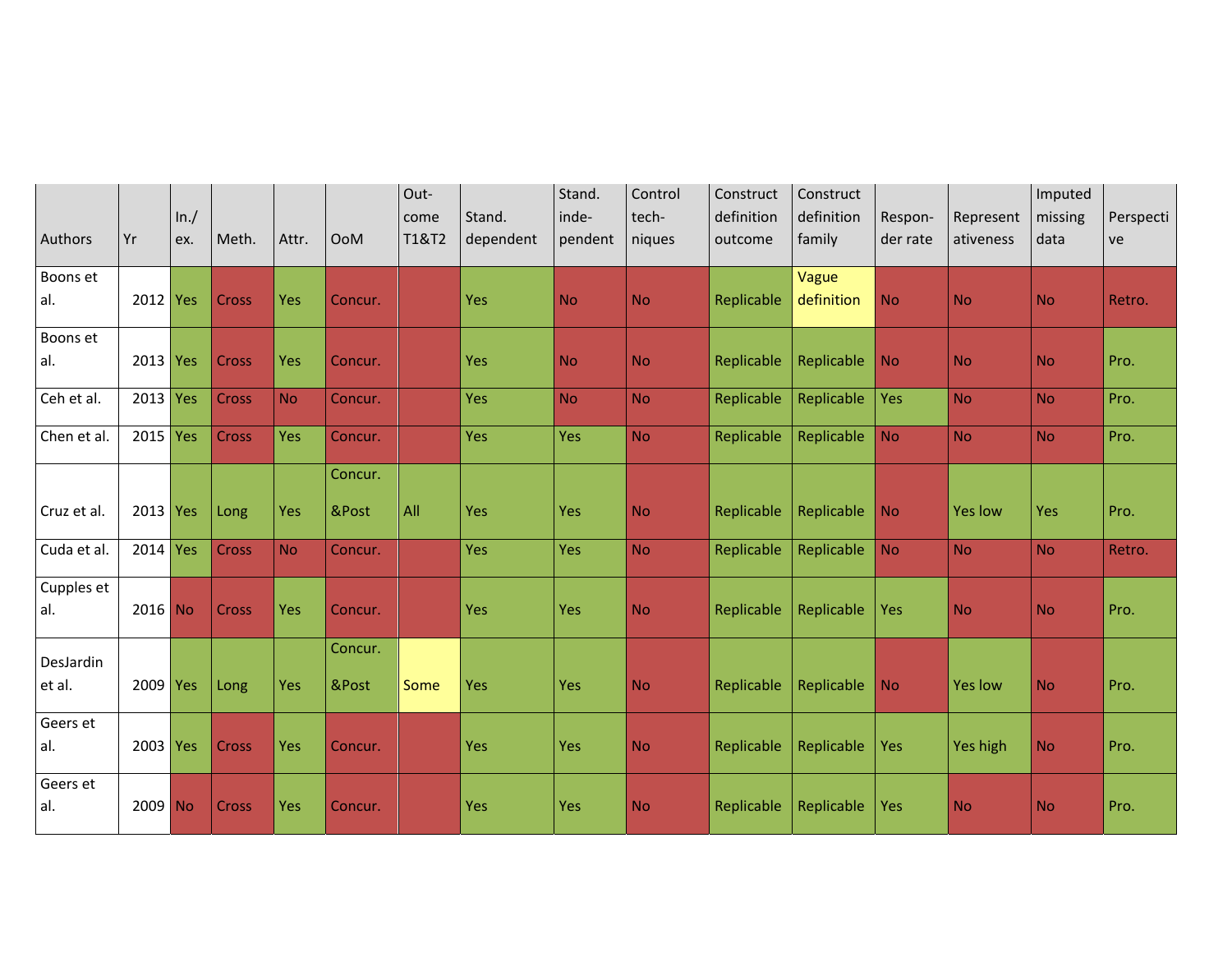| Geers et<br>al.             | 2011      | Yes | Long         | Yes       | Concur.<br>&Post | All         | Yes  | Yes                         | N <sub>o</sub> | Replicable | Replicable          | <b>No</b>  | <b>No</b>       | <b>No</b>      | Pro.   |
|-----------------------------|-----------|-----|--------------|-----------|------------------|-------------|------|-----------------------------|----------------|------------|---------------------|------------|-----------------|----------------|--------|
| Guerzoni<br>et al.          | 2016 No   |     | <b>Cross</b> | Yes       | Concur.          |             | Yes  | Yes                         | <b>No</b>      | Replicable | Replicable          | <b>Yes</b> | Yes high        | <b>No</b>      | Pro.   |
| Holt &<br>Svirsky           | 2008 No   |     | Long         | <b>No</b> | Concur.<br>&Post | All         | Yes  | Yes                         | <b>No</b>      | Replicable | Replicable          | <b>No</b>  | <b>No</b>       | <b>No</b>      | Pro.   |
| Holt et al.                 | $2013$ No |     | Cross        | Yes       | Concur.          |             | Yes  | Yes                         | <b>No</b>      | Replicable | Replicable          | <b>No</b>  | <b>No</b>       | <b>No</b>      | Retro. |
| Huber &<br>Kipman           | 2012      | Yes | Cross        | Yes       | Concur.          |             | Yes  | Yes                         | No             | Replicable | Replicable          | Yes        | N <sub>o</sub>  | <b>No</b>      | Pro.   |
| Ketelaar et<br>al.          | $2017$ No |     | Cross        | Yes       | Concur.          |             | Yes  | Yes                         | <b>No</b>      | Replicable | Replicable          | <b>No</b>  | <b>No</b>       | <b>No</b>      | Pro.   |
| Klein &<br>Wie              | $2015$ No |     | Long         | Yes       | Concur.          | All         | Yes/ | $\overline{\phantom{a}}$ No | <b>No</b>      | Replicable | Vague<br>definition | <b>Yes</b> | Yes high        | <b>No</b>      | Pro.   |
| Moreno-<br>Torres et<br>al. | 2016 No   |     | Cross        | Yes       | Concur.          | None        | Yes  | Yes                         | No             | Replicable | Replicable          | <b>No</b>  | N <sub>o</sub>  | N <sub>o</sub> | Pro.   |
| Murri et<br>al.             | 2015      | Yes | Cross        | Yes       | Concur.          |             | Yes  | Yes                         | N <sub>o</sub> | Replicable | Replicable          | <b>Yes</b> | No              | N <sub>o</sub> | Retro. |
| Quittner<br>et al.          | 2013 Yes  |     | Long         | <b>No</b> | Concur.<br>&Post | <b>None</b> | Yes  | Yes                         | <b>No</b>      | Replicable | Replicable          | Yes        | <b>Yes high</b> | Yes            | Pro.   |